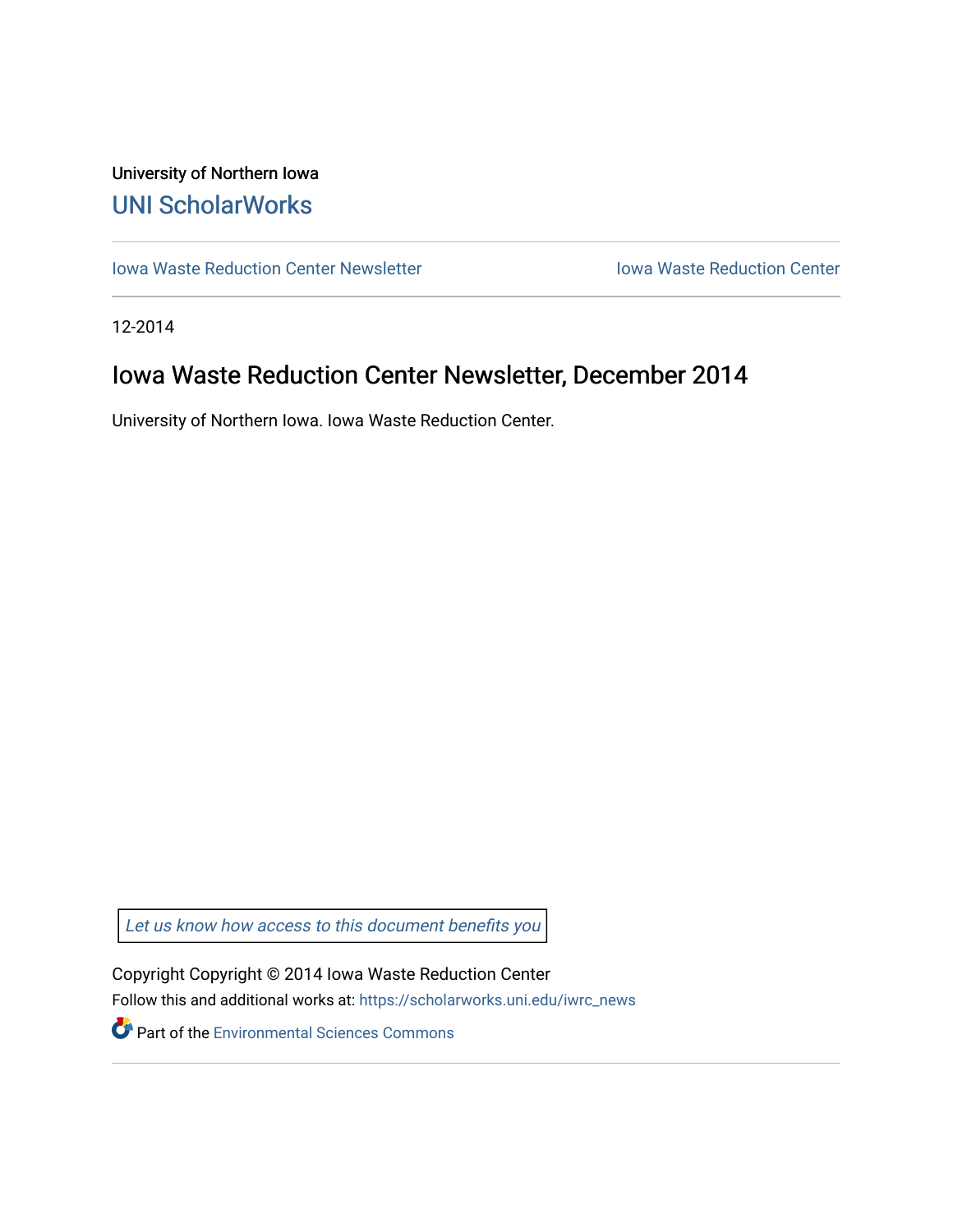#### **December 2014**



Welcome to the final IWRC newsletter of 2014!

It's been another exciting year for us here. Our staple programs of providing environmental assistance and painter training are continuing to do just that. Plus, we completed the [Iowa Construction and](http://iwrc.org/services/construction-and-demolition/)  [Demolition Waste Reduction Project](http://iwrc.org/services/construction-and-demolition/) and a [Compressed Air Leak Management Project.](http://iwrc.org/services/compressed-air/)



In our continuing fight against food waste, we initiated two more projects. One of which will result in the first set of comprehensive statewide data that quantifies food waste generation and disposal throughout industrial, commercial and institutional sectors in Iowa!

As always, we'll be sharing updates about all of our projects as we venture into 2015! From our staff to you, Happy Holidays and Happy New Year!

## Features-

#### **Nickey Receives Award from UNI**



Every year, the University of Northern Iowa, specifically the Office of the Executive Vice President and Provost, the UNI Foundation, and the Office of Research and Sponsored Programs, honor and recognize faculty and staff that seek, obtain and manage external funding. This year, we were fortunate to have our Associate Director, Dan Nickey recognized. [Read More](http://iwrc.org/blog/nickey-recognized-uni/)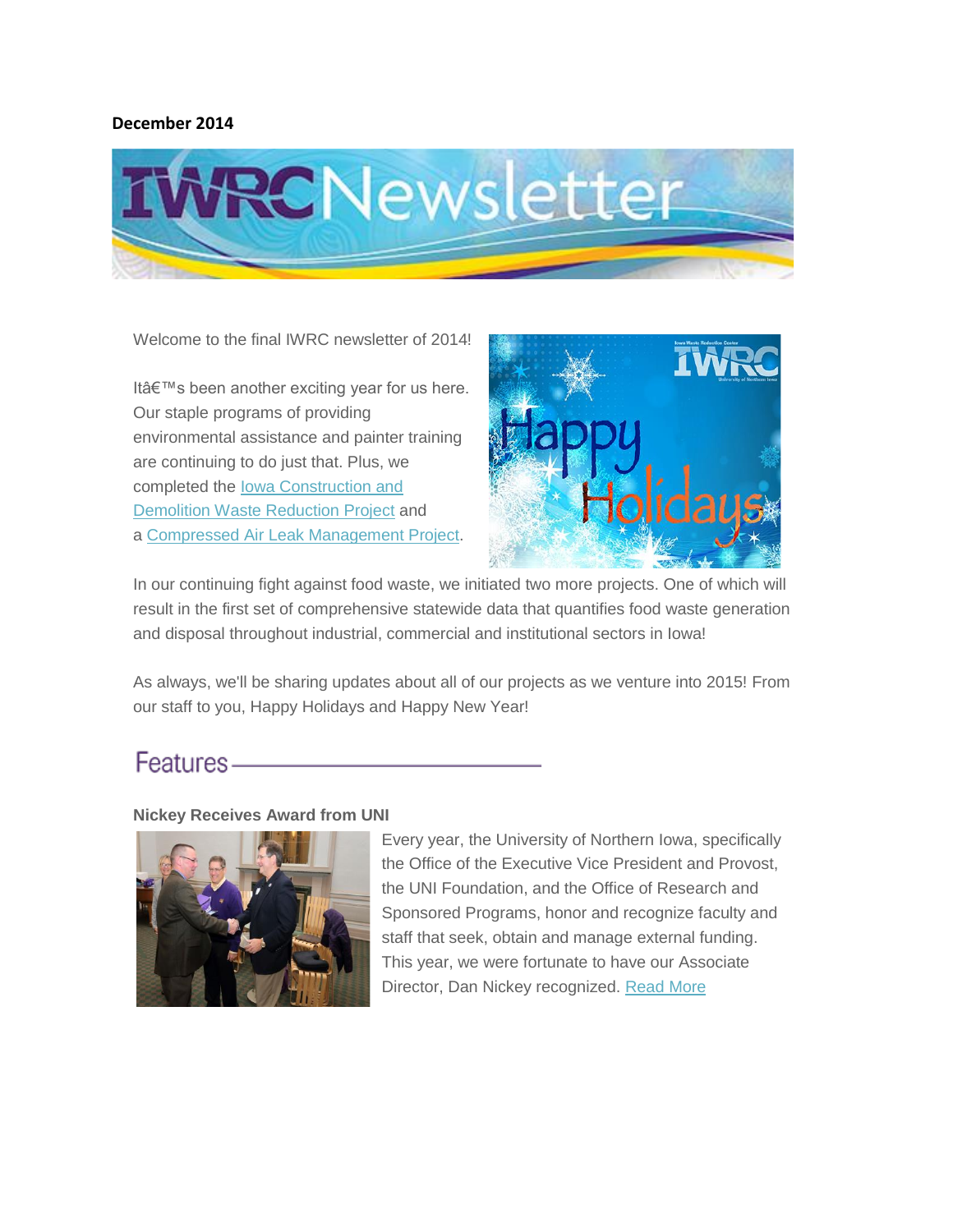#### **New Food Waste Reduction Resources**

As we said above, the fight against food waste continues! There are a variety of steps that can be taken to reduce food waste at home - from something as simple as eating leftovers to composting what you don't eat. The IWRC is working on developing resources and information to help - visit [Residential Food Waste](http://iwrc.org/services/food-waste/residential-food-waste-reduction/)  [Reduction](http://iwrc.org/services/food-waste/residential-food-waste-reduction/) to learn more and download the Residential Composting Toolkit.



## **Painter Training Customized with VirtualPaint**



VirtualPaint training comes in all shapes and sizes. It typically follows a similar format, but is often customized for the client. Recent training at BNSF focused on airless spray technique, while at Winnebago the primary focus was regulatory compliance. On a larger scale, Stoughton Trailers has gone beyond basic training and incorporated VirtualPaint into their training program at three facilities in WI. Read about these and more in [VirtualPaint News.](http://iwrc.org/services/painter-training/painter-training-products/virtualpaint/virtualpaint-news/)

# **Industry News-**

## **| Spray Painting |**

#### [Spray Gun Adjustments Impact Product Quality](http://www.searchautoparts.com/abrn/paint-shop/spray-gun-adjustments-impact-product-quality)

Fan adjustment, atomization, air pressure adjustment and more - spray gun set up and adjustment are crucial to overall product quality. (Auto Body Repair Network)

## **| Food Waste |**

[Combating Wasted Food: Good for the Environment, Good for Your Bottom Line](http://blog.epa.gov/epaconnect/2014/11/combating-wasted-food-good-for-the-environment-good-for-your-bottom-line/) Businesses from all industries - from restaurants to grocery stores to hotels and more - can see more than just environmental benefits from reducing food waste. (U.S. EPA)

## **| Packaging / Waste Reduction |**

## [Thinking outside the box: unwrapping a massive packaging problem](http://www.theguardian.com/sustainable-business/2014/nov/18/online-shopping-holidays-packaging-waste-recycling)

With containers and packing accounting for 30% of solid waste generated in the U.S. in 2012, companies and entrepreneurs are continuing to find new ways to reduce this waste. (The Guardian)